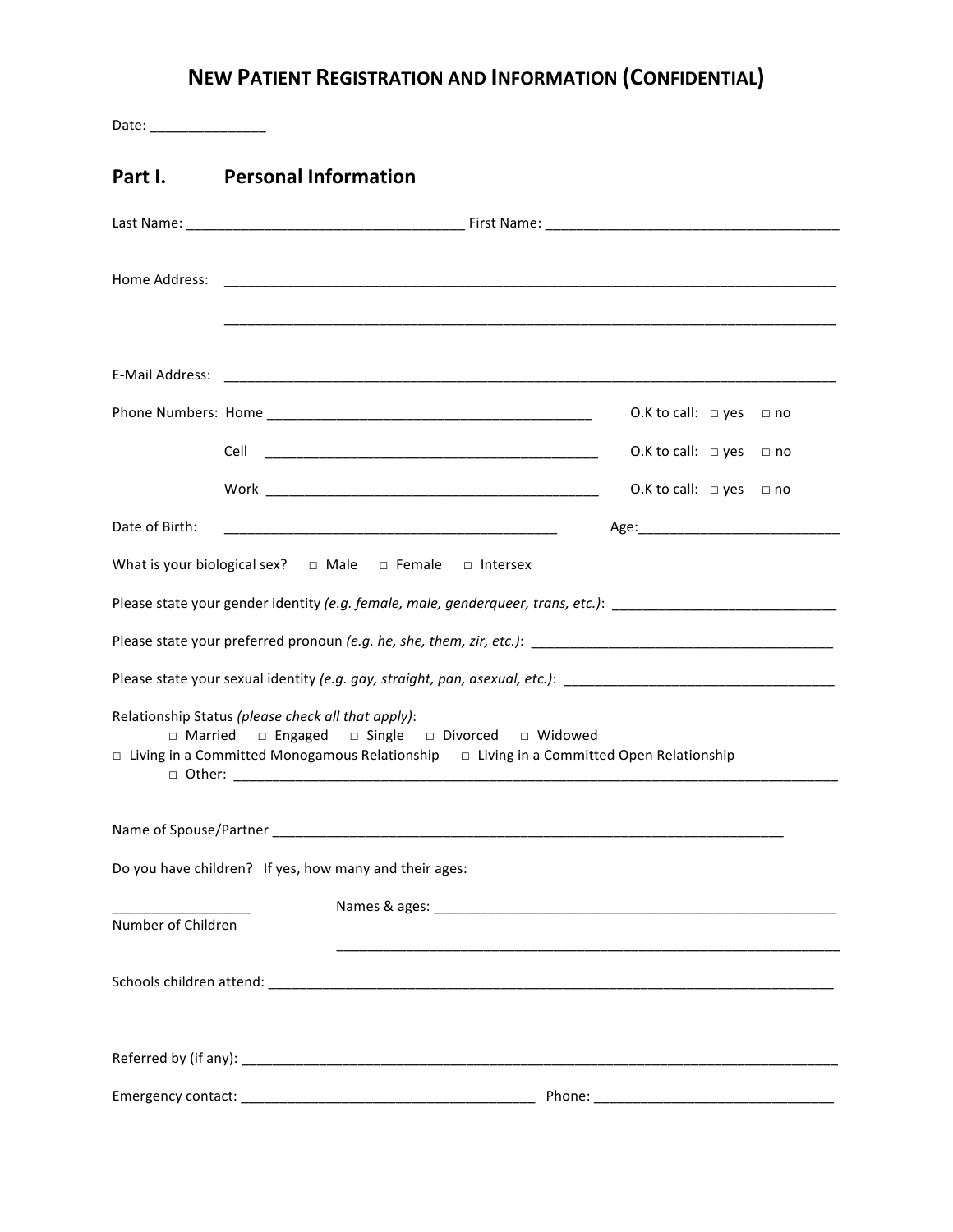## **Employment Information** Part II.

| Are you currently employed? □ Yes                                                                      | □ No                                     |               |               |           |                        |
|--------------------------------------------------------------------------------------------------------|------------------------------------------|---------------|---------------|-----------|------------------------|
|                                                                                                        |                                          |               |               |           |                        |
|                                                                                                        |                                          |               |               |           |                        |
| Do you enjoy your work? Is there anything stressful about your current work?                           |                                          |               |               |           |                        |
|                                                                                                        |                                          |               |               |           |                        |
|                                                                                                        |                                          |               |               |           |                        |
| Part III.                                                                                              | <b>Medical/Mental Health Information</b> |               |               |           |                        |
| <b>Current Medications</b>                                                                             | Dose and frequency                       |               |               |           | Began (Month and Year) |
|                                                                                                        |                                          |               |               |           |                        |
|                                                                                                        |                                          |               |               |           |                        |
|                                                                                                        |                                          |               |               |           |                        |
|                                                                                                        |                                          |               |               |           |                        |
| List your primary care physician, psychiatrist, or any other clinicians involved in your care:<br>Name |                                          | Address       |               |           | Phone                  |
|                                                                                                        |                                          |               |               |           |                        |
|                                                                                                        |                                          |               |               |           |                        |
| Have you ever been in psychotherapy before?<br>If yes, when?                                           |                                          | $\square$ Yes | $\square$ No  |           |                        |
| May I contact your previous therapist (s)?<br>Therapist:                                               |                                          |               | $\square$ Yes | $\Box$ No |                        |
| Address:                                                                                               |                                          |               |               |           |                        |
| Phone:                                                                                                 |                                          |               |               |           |                        |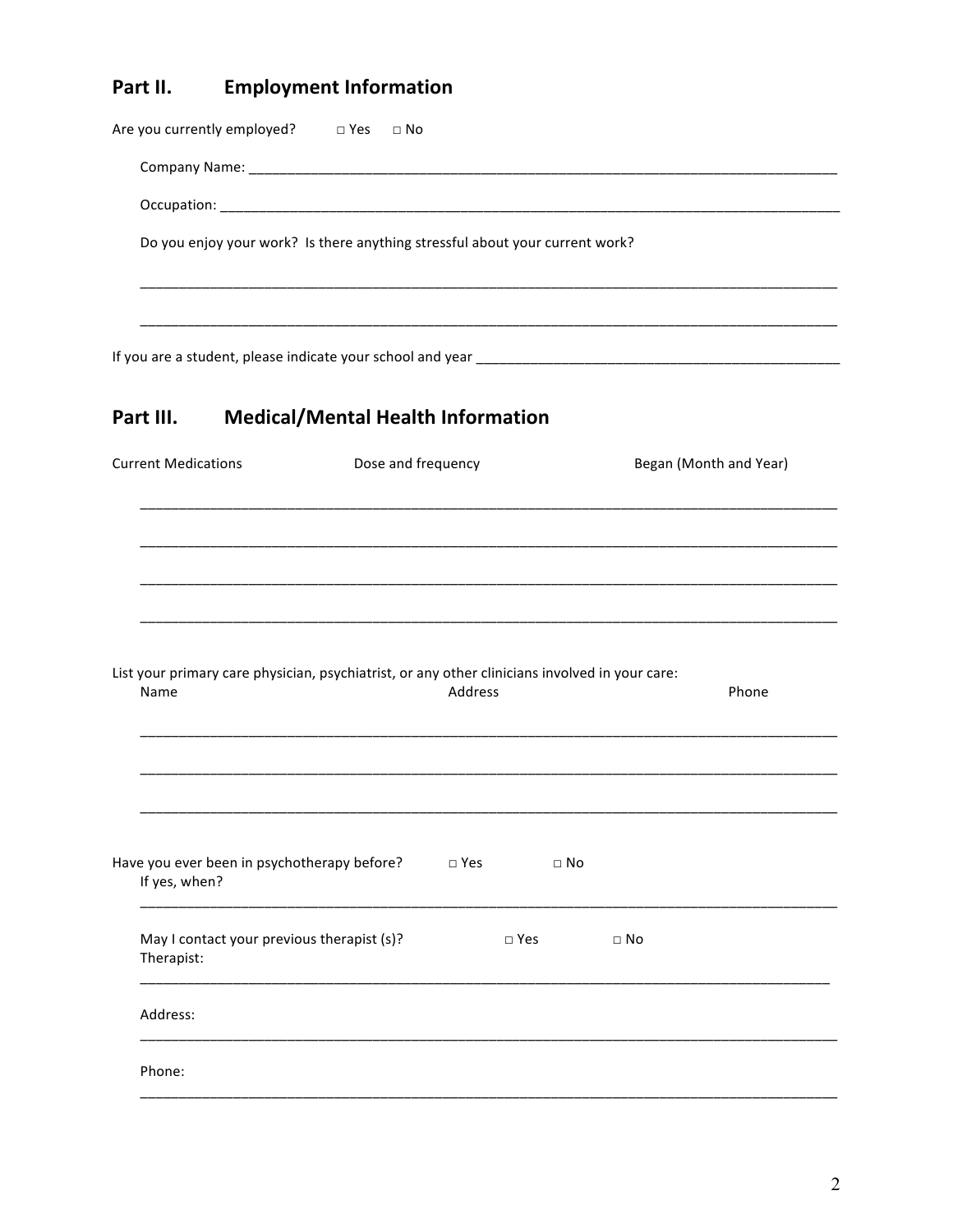| Poor                     | Unsatisfactory<br>Please list any specific health problems you are currently experiencing:                                                   | Satisfactory | Good | Very good |
|--------------------------|----------------------------------------------------------------------------------------------------------------------------------------------|--------------|------|-----------|
|                          |                                                                                                                                              |              |      |           |
|                          |                                                                                                                                              |              |      |           |
|                          |                                                                                                                                              |              |      |           |
| If yes, please describe. | Are you currently experiencing any chronic pain? $\Box$ Yes $\Box$ No                                                                        |              |      |           |
|                          |                                                                                                                                              |              |      |           |
|                          | How would you rate your current sleeping habits? (Please circle)                                                                             |              |      |           |
| Poor                     | Unsatisfactory                                                                                                                               | Satisfactory | Good | Very good |
|                          | Please list any specific sleep problems you are currently experiencing:                                                                      |              |      |           |
|                          | Please list any difficulties you experience with your appetite or eating patterns.                                                           |              |      |           |
|                          |                                                                                                                                              |              |      |           |
|                          |                                                                                                                                              |              |      |           |
|                          | Are you currently experiencing sadness, grief or depression?<br>If yes, when did you begin experiencing this? Please describe your symptoms: | □ Yes □ No   |      |           |
|                          |                                                                                                                                              |              |      |           |
|                          |                                                                                                                                              |              |      |           |
|                          | Have you ever made a suicide attempt? If yes, describe it, when, and the circumstances leading up to it.                                     |              |      |           |
|                          |                                                                                                                                              |              |      |           |
|                          |                                                                                                                                              |              |      |           |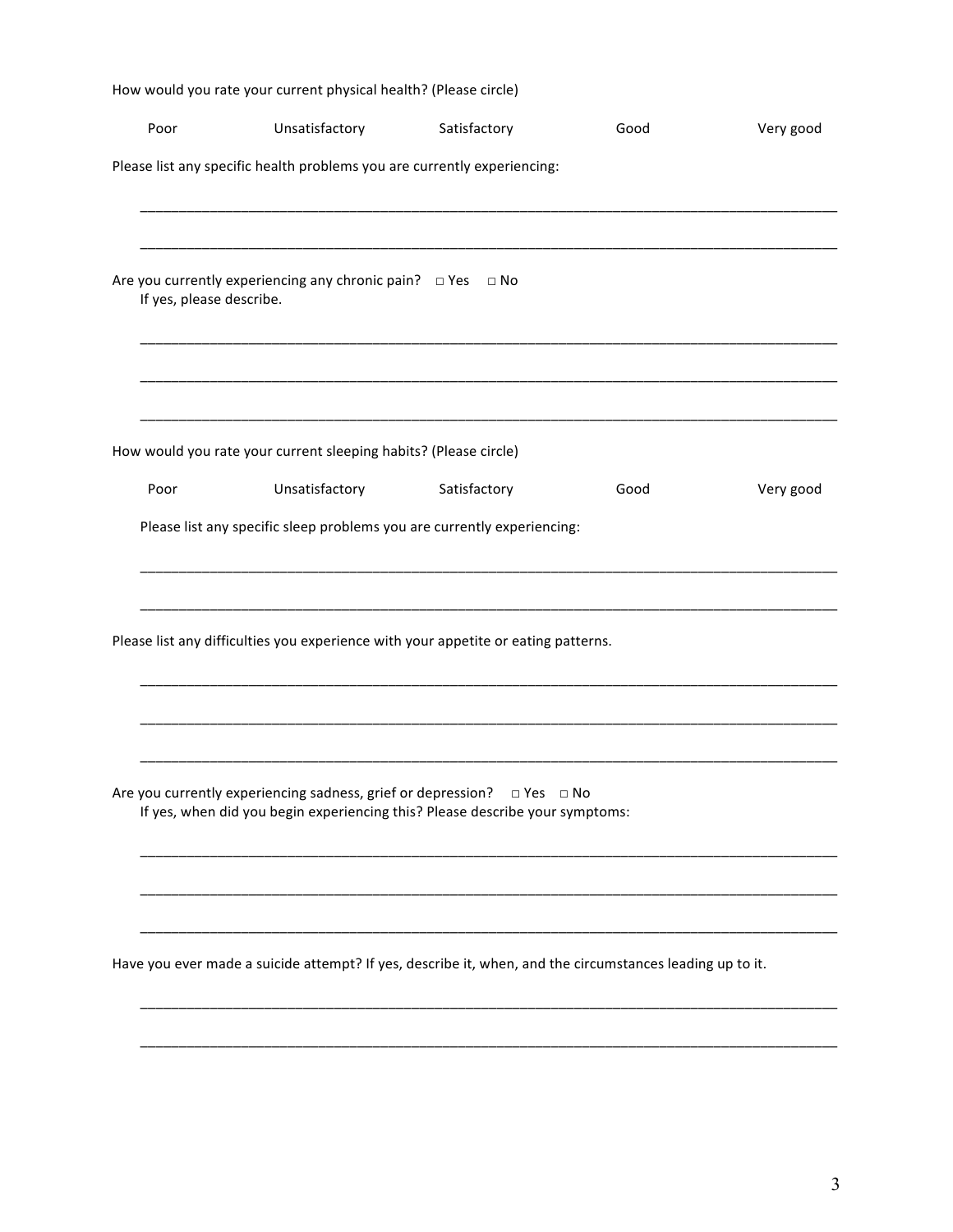| Have you ever been hospitalized for psychiatric reasons? $\Box$ Yes $\Box$ No<br>If yes, when was the last date of hospitalization and reason for hospitalization?              |  |  |  |
|---------------------------------------------------------------------------------------------------------------------------------------------------------------------------------|--|--|--|
|                                                                                                                                                                                 |  |  |  |
| Are you currently experiencing anxiety, panic attacks or have any phobias? $\Box$ Yes $\Box$ No<br>If yes, when did you begin experiencing this? Please describe your symptoms: |  |  |  |
|                                                                                                                                                                                 |  |  |  |
| Have you ever experienced hearing voices that appear to be "in your head"? $\Box$ Yes $\Box$ No                                                                                 |  |  |  |
|                                                                                                                                                                                 |  |  |  |
|                                                                                                                                                                                 |  |  |  |
| Do you drink alcohol more than once a week? $\Box$ Yes $\Box$ No<br>Do you use drugs? □ Yes □ No                                                                                |  |  |  |

## Part IV: Family Mental Health History

In the section below identify if there is a family history of any of the following. If yes, please indicate the family member's relationship to you in the space provided (father, grandmother, uncle, etc.).

| <b>Please Circle</b>          |                      | <b>List Family Member</b> |
|-------------------------------|----------------------|---------------------------|
| Alcohol/Substance Abuse       | $\Box$ Yes $\Box$ No |                           |
| Anxiety                       | $\Box$ Yes $\Box$ No |                           |
| Depression                    | $\Box$ Yes $\Box$ No |                           |
| Domestic Violence             | $\Box$ Yes $\Box$ No |                           |
| <b>Eating Disorders</b>       | $\Box$ Yes $\Box$ No |                           |
| Obesity                       | $\Box$ Yes $\Box$ No |                           |
| Obsessive Compulsive Behavior | $\Box$ Yes $\Box$ No |                           |
| Schizophrenia                 | $\Box$ Yes $\Box$ No |                           |
| Suicide Attempts              | $\Box$ Yes $\Box$ No |                           |